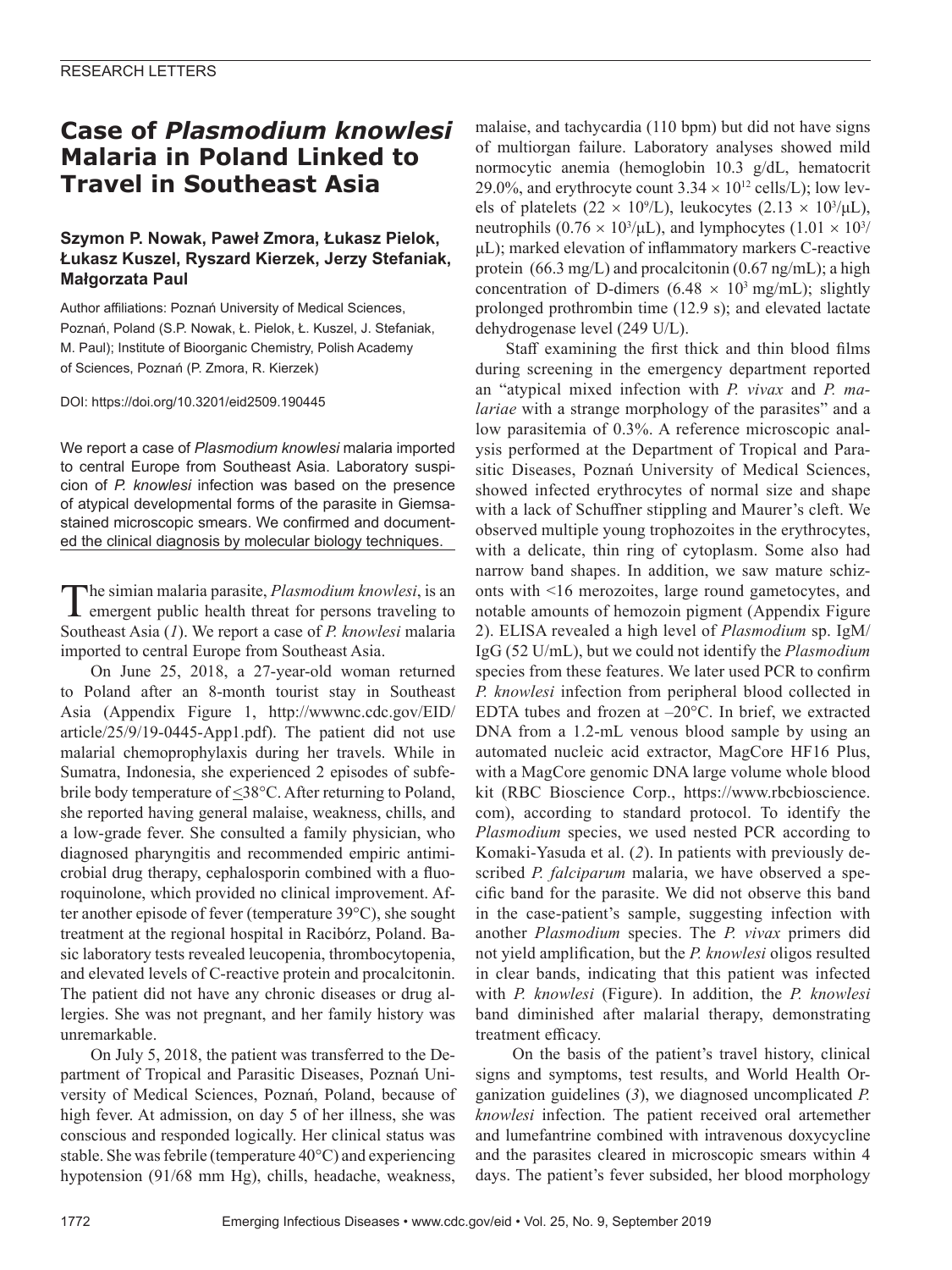

**Figure.** Nested PCR of *Plasmodium knowlesi* DNA isolated from a patient in Poland with recent travel to Southeast Asia. Lane 1a, patient sample from day of admission; lane 1b, patient sample taken 11 days after implementing malarial treatment; lanes 2 and 3, samples taken from patients previously diagnosed with *Plasmodium falciparum* malaria; lane 4, sample from an afebrile person from Poland with no history of travel to tropical countries. \*GAPDH, glyceraldehyde 3-phosphate dehydrogenase.

and biochemistry parameters improved, and her levels of inflammatory and coagulation system markers decreased. In addition, PCR was negative for *P. knowlesi* DNA in peripheral blood after treatment. During a 3-month follow-up period, morphological and biochemical laboratory parameters all normalized, and the level of *Plasmodium*-specific antibodies diminished to <28 U/mL.

In conclusion, we describe a rare case of *P. knowlesi* infection imported to Poland in a traveler returning from Southeast Asia. Previous research studies report imported cases of *P. knowlesi* malaria in travelers returning to other countries in western and northern Europe, including Spain, Italy, France, Germany, and Sweden (*4*–*10*). Travelers from Poland increasingly choose Southeast Asia as a common and popular destination. With that in mind, parasitology laboratories in Poland could diagnose *P. knowlesi* more often as an etiologic agent of tropical malaria. The ambiguous morphology and low number of parasites seen in microscopy make diagnosing *P. knowlesi* difficult. Proper diagnosis relies on thorough epidemiology, including travel history, augmented with molecular biology techniques.

#### **Acknowledgments**

The authors thank Matylda Kłudkowska and Krystyna Frąckowiak for technical assistance in microscopy.

#### **About the Author**

Dr. Nowak is a physician and research fellow at the Department and Clinic of Tropical and Parasitic Diseases, Poznań University of Medical Sciences, Poznań, Poland. His research interest is in imported tropical diseases.

#### **References**

- 1. Singh B, Kim Sung L, Matusop A, Radhakrishnan A, Shamsul SS, Cox-Singh J, et al. A large focus of naturally acquired *Plasmodium knowlesi* infections in human beings. Lancet. 2004;363:1017–24. https://doi.org/10.1016/S0140-6736(04)15836-4
- 2. Komaki-Yasuda K, Vincent JP, Nakatsu M, Kato Y, Ohmagari N, Kano S. A novel PCR-based system for the detection of four species of human malaria parasites and *Plasmodium knowlesi*. PLoS One. 2018;13:e0191886. https://doi.org/10.1371/ journal.pone.0191886
- 3. World Health Organization. Guidelines for the treatment of malaria. 3rd ed. Geneva: The Organization; 2015.
- 4. Ta TT, Salas A, Ali-Tammam M, Martínez MC, Lanza M, Arroyo E, et al. First case of detection of *Plasmodium knowlesi* in Spain by real time PCR in a traveller from Southeast Asia. Malar J. 2010;9:219. https://doi.org/10.1186/1475-2875-9-219
- 5. De Canale E, Sgarabotto D, Marini G, Menegotto N, Masiero S, Akkouche W, et al. *Plasmodium knowlesi* malaria in a traveller returning from the Philippines to Italy, 2016. New Microbiol. 2017;40:291–4.6. Berry A, Iriart X, Wilhelm N, Valentin A, Cassaing S, Witkowski B, et al. Imported *Plasmodium knowlesi* malaria in a French tourist returning from Thailand. Am J Trop Med Hyg. 2011;84:535–8. https://doi.org/10.4269/ ajtmh.2011.10-0622
- 7. Froeschl G, Beissner M, Huber K, Bretzel G, Hoelscher M, Rothe C. *Plasmodium knowlesi* infection in a returning German traveler from Thailand: a case report on an emerging malaria pathogen in a popular low-risk travel destination. BMC Infect Dis. 2018;18:148. PubMed https://doi.org/10.1186/s12879-018-3059-z
- 8. Bronner U, Divis PC, Färnert A, Singh B. Swedish traveller with *Plasmodium knowlesi* malaria after visiting Malaysian Borneo. Malar J. 2009;8:15. https://doi.org/10.1186/1475-2875-8-15
- 9. Seilmaier M, Hartmann W, Beissner M, Fenzl T, Haller C, Guggemos W, et al. Severe *Plasmodium knowlesi* infection with multi-organ failure imported to Germany from Thailand/Myanmar. Malar J. 2014;13:422. https://doi.org/10.1186/1475-2875-13-422
- 10. Froeschl G, Nothdurft HD, von Sonnenburg F, Bretzel G, Polanetz R, Kroidl I, et al. Retrospective clinical case series study in 2017 identifies *Plasmodium knowlesi* as most frequent *Plasmodium* species in returning travellers from Thailand to Germany. Euro Surveill. 2018;23. https://doi.org/10.2807/ 1560-7917.ES.2018.23.29.1700619

Address for correspondence: Szymon P. Nowak, Poznań University of Medical Sciences, Department and Clinic of Tropical and Parasitic Diseases, 49 Przybyszewskiego St, 60-355 Poznań, Poland; email: snowak@ump.edu.pl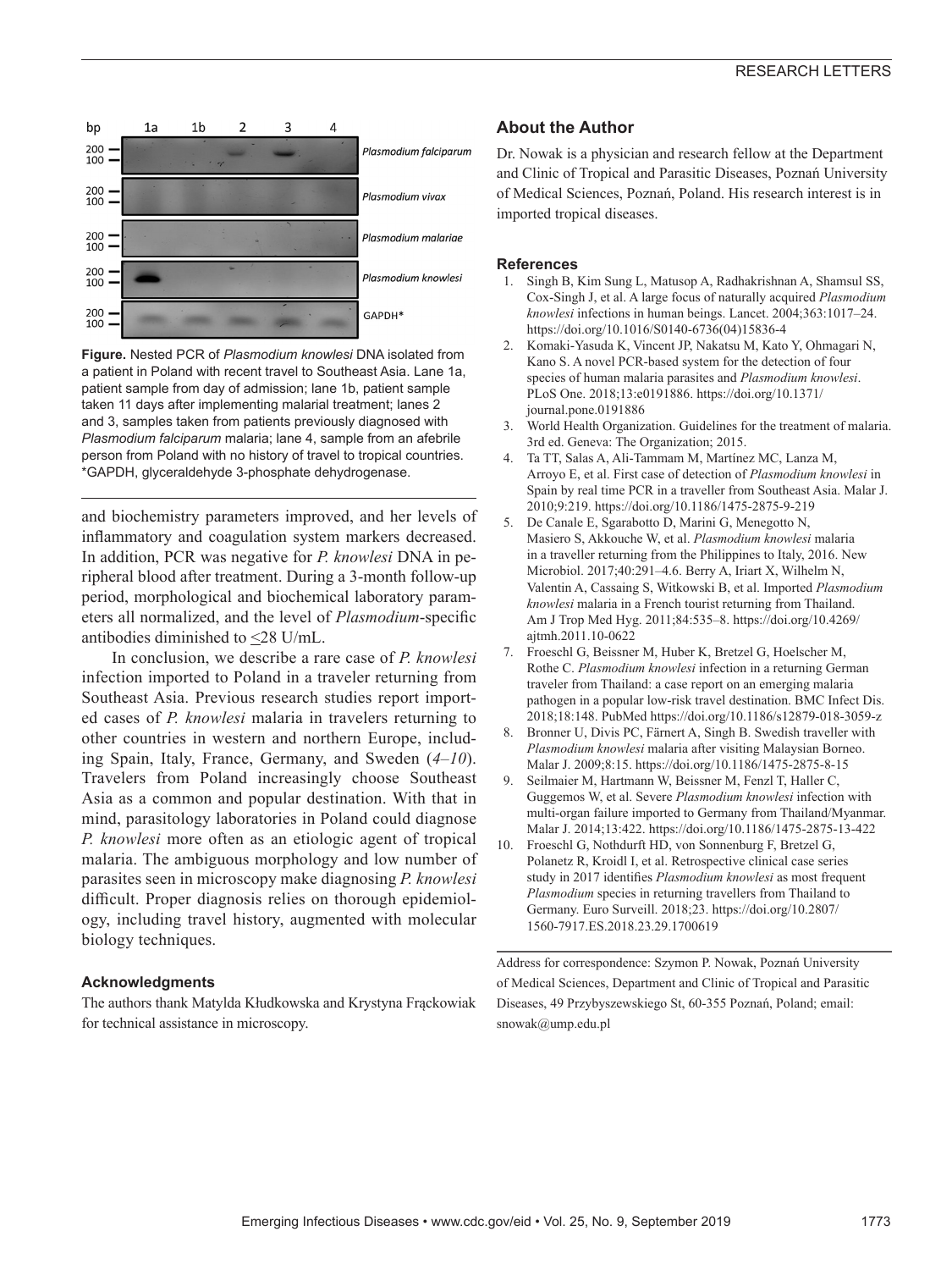# Case of *Plasmodium knowlesi* Malaria in Poland Linked to Travel in Southeast Asia

## **Appendix**



**Appendix Figure 1.** Timeline of case-patient's history of travel in Southeast Asia, onset of symptoms, and treatment for *Plasmodium knowlesi* malaria in Poland. \*DCTPD, Department and Clinic of Tropical and Parasitic Diseases.